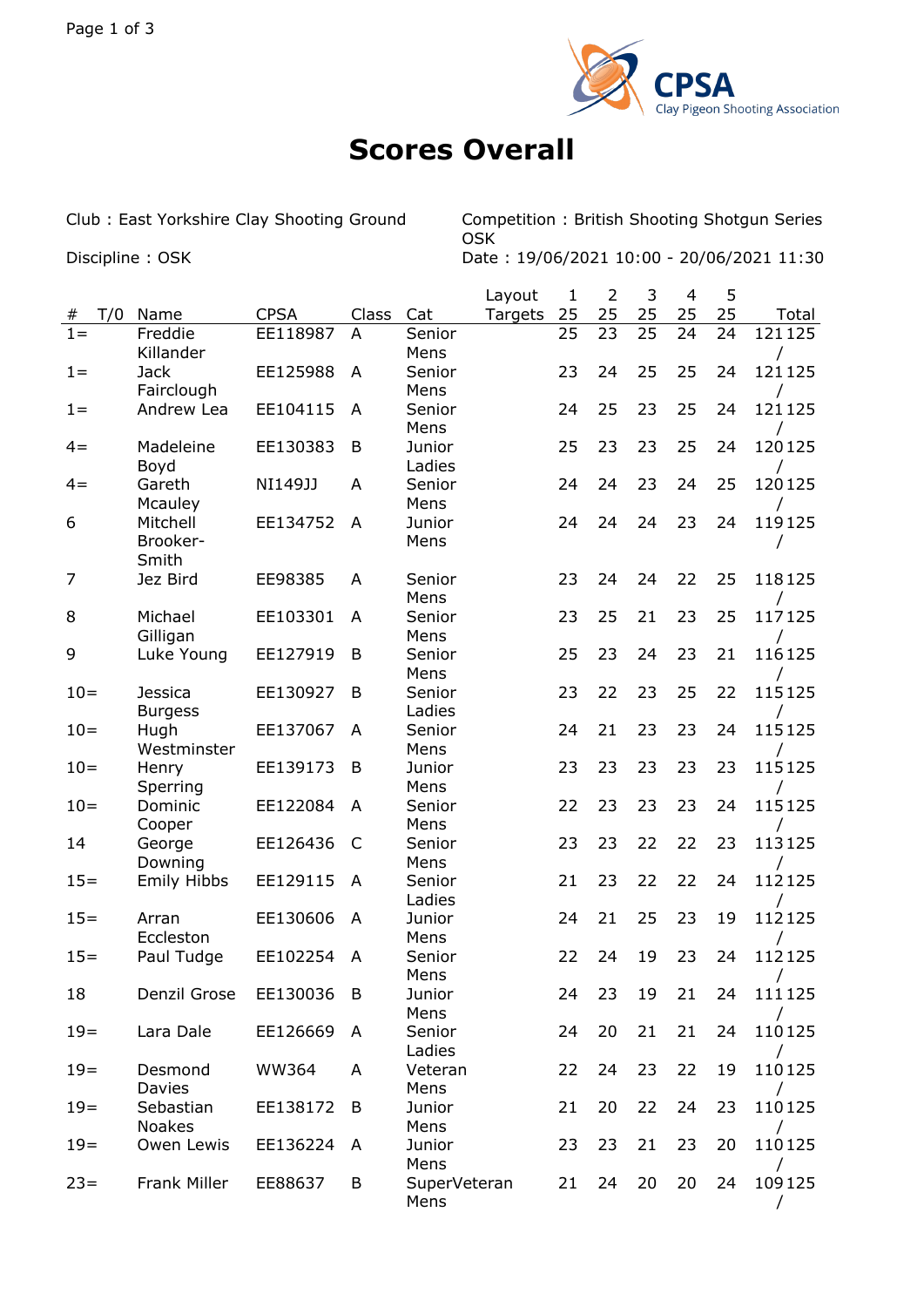

| $23=$  | David Clague                 | <b>IM18</b>    | $A^*$          | SuperVeteran<br>Mens | 19 | 22 | 22             | 23 | 23              | 109125      |
|--------|------------------------------|----------------|----------------|----------------------|----|----|----------------|----|-----------------|-------------|
| $25 =$ | Sophie<br>Herrmann           | EE136879       | B              | Junior<br>Ladies     | 19 | 22 | 21             | 22 | 24              | 108125      |
| $25 =$ | Andrew<br>Payne              | EE136647       | B              | Junior<br>Mens       | 19 | 23 | 22             | 23 | 21              | 108125      |
| $25 =$ | Gary Young                   | EE139289       | B              | Senior<br>Mens       | 23 | 23 | 20             | 22 | 20              | 108125      |
| $28 =$ | David McNeill                | SS6121         | A              | Junior<br>Mens       | 19 | 23 | 21             | 21 | 23              | 107125      |
| $28 =$ | Richard<br><b>Brooks</b>     | SS6512         | B              | Senior<br>Mens       | 21 | 20 | 23             | 22 | 21              | 107125      |
| $28 =$ | Alexandra                    | <b>NI101RR</b> | B              | Senior<br>Ladies     | 23 | 19 | 21             | 20 | 24              | 107125      |
| $31 =$ | Skeggs<br>Nicola<br>Wakeford | EE107694       | B              | Veteran<br>Ladies    | 24 | 18 | 20             | 21 | 22              | 105125      |
| $31 =$ | Annabelle<br>Lane            | EE125596       | C              | Senior<br>Ladies     | 20 | 21 | 20             | 23 | 21              | 105125      |
| 33     | Alexander<br>Wilkinson       | EE122111       | $C^*$          | Senior<br>Mens       | 20 | 21 | 15             | 22 | 24              | 102125      |
| $34 =$ | James<br><b>Barnett</b>      | EE135381       | $C^*$          | Junior<br>Mens       | 17 | 22 | 19             | 21 | 22              | 101125      |
| $34 =$ | Robert<br>Vincent            | EE108755       | C              | Senior<br>Mens       | 18 | 22 | 18             | 23 | 20              | 101125      |
| 36     | Simon<br>Davidmann           | EE121936       | C              | Veteran<br>Mens      | 18 | 20 | 21             | 20 | 21              | 100125      |
| 37     | Madeleine<br>Russell         | EE138087       | B              | Junior<br>Ladies     | 21 | 18 | 19             | 19 | 22              | 99 / 125    |
| $38 =$ | Phoebe<br>Bodley-Scott       | EE138048       | D              | Junior<br>Ladies     | 20 | 20 | 18             | 18 | 21              | 97/125      |
| $38 =$ | Peter Flower                 | EE6040         | B              | SuperVeteran<br>Mens | 21 | 18 | 20             | 19 | 19              | 97/125      |
| $38 =$ | Philip Musson                | EE64689        | B              | Veteran<br>Mens      | 21 | 16 | 19             | 19 | 22              | 97/125      |
| 41     | Alex Wells                   | EE140068       | C              | Senior<br>Mens       | 19 | 16 | 18             | 20 | 20              | 93/125      |
| $42 =$ | Mark Jones                   | EE120555 C     |                | Senior<br>Mens       | 19 | 18 | 17             | 19 | 19              | 92/125      |
| $42 =$ | Miles Malone                 | EE117276       | D              | Senior<br>Mens       | 18 | 18 | 19             | 19 |                 | 18 92/125   |
| 44     | Bethany<br>Norton            | EE141091       | $C^*$          | Junior<br>Ladies     | 16 | 18 | 20             | 17 | 19              | 90/125      |
| 45     | Miao<br>Cruickshank          | SS6180         | C              | Senior<br>Ladies     | 15 | 18 | 16             | 19 |                 | 21 89/125   |
| 46     | David<br>Maddox              | EE65501        | C              | SuperVeteran<br>Mens | 18 | 14 | 19             | 15 |                 | 20 86 / 125 |
| 47     | Ragan<br>Leivers             | EE127088       | C              | Veteran<br>Mens      | 17 | 17 | 15             | 19 | 17              | 85/125      |
| 48     | Stephen<br>Miller            | EE8064         | C              | SuperVeteran<br>Mens | 19 | 14 | 19             | 17 |                 | 15 84/125   |
| 49     | Katherine<br><b>Brickell</b> | EE100410       | B              | Senior<br>Ladies     | 18 | 18 | 15             | 16 |                 | 15 82/125   |
| 50     | Oscar Harris                 | EE139569       | D              | Junior<br>Mens       | 14 | 18 | 17             | 13 | 12 <sub>2</sub> | 74 / 125    |
| 51     | Daryush<br>Khorsandi         | EE136058       | D <sup>*</sup> | Senior<br>Mens       | 11 | 16 | $\overline{7}$ | 14 |                 | 16 64 / 125 |